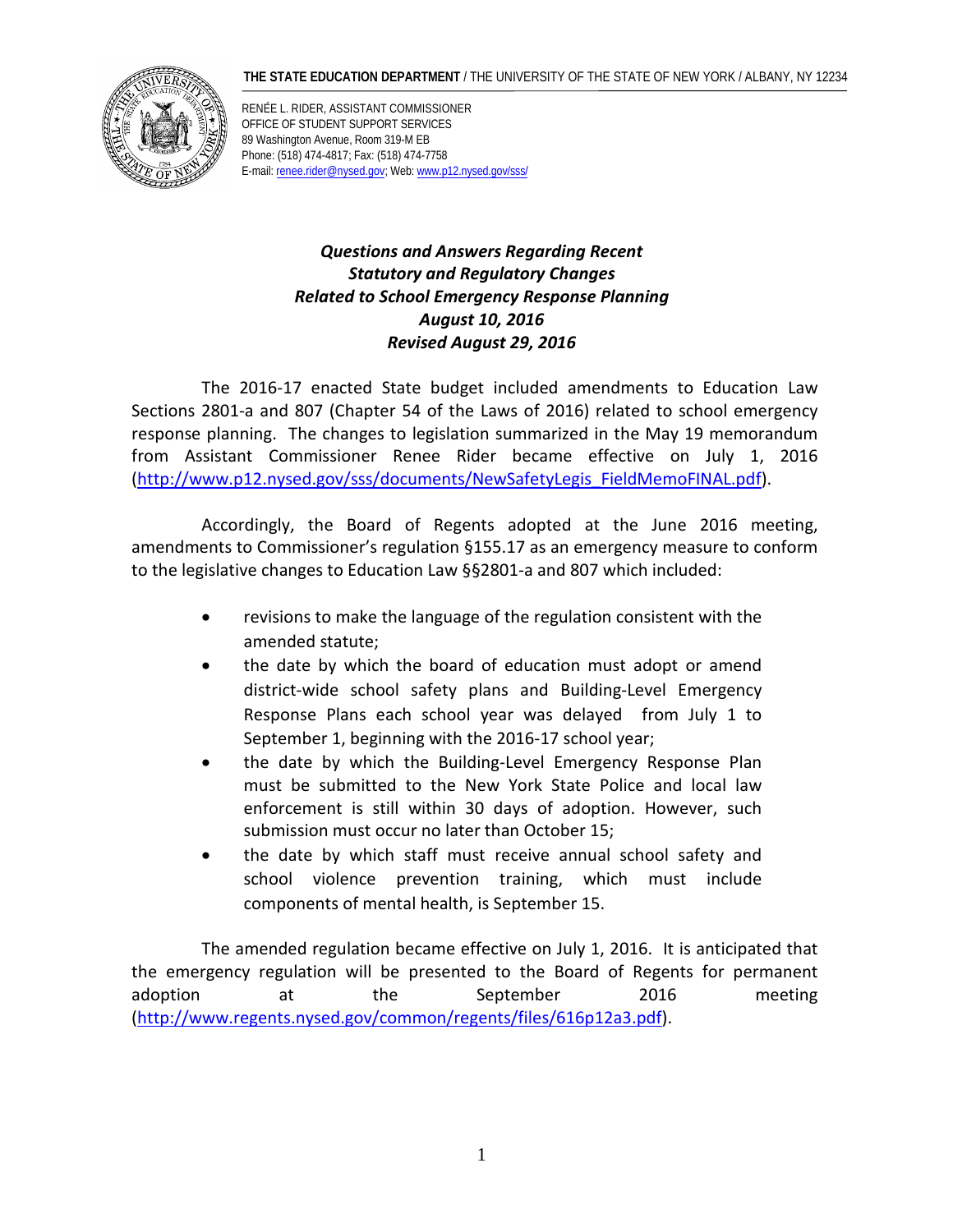Questions and Answers are provided below for your information.

### *1. What is the deadline for submitting Safety Plans and annual revisions?*

District-wide school safety plans and building-level emergency response plans must be adopted or amended by September 1st of each school year. The Building-Level Emergency Response Plan is secure and must be submitted to the New York State Police and local law enforcement within 30 days of adoption, but no later than October 15. The district-wide school safety plan must be posted on the district website and must not contain confidential information.

#### *2. Has the Building-Level Emergency Response Plan template been mandated yet?*

In the 2016-17 school year, schools are required to use the Building-Level Emergency Response Plan Template which was developed and distributed by the New York State School Safety Improvement Team. $1$  The template was shared with districts during statewide regional meetings that occurred during the past two school years. The template requires that schools provide essential information, in a standard predefined format. The use of a standardized format for collecting this information is the best way to ensure that police and other first responders have immediate access to this information if an emergency situation does occur in a school. The template is available to school staff at: [https://safeschools.ny.gov/.](https://safeschools.ny.gov/) Please note that when districts request the State template, the template they will receive is dated February 2015. This template should be used for the 2016-2017 school year. Schools may include supplemental information beyond what is required by the template as an attachment to the copy of the plan that is kept in the school.

# *3. My school submitted our Building-Level Emergency Response Plan in June 2016; must we submit the plan again in September 2016?*

For the 2016-17 school year, all schools must submit their plan using the Stateapproved Building-Level Emergency Response Plan template. This template includes school year specific information such as the location of students and staff in each building. Plans previously submitted meet the requirement for 2016-17 submission only if the plan is in the required template format (described in #2) and it contains information specifically for students and staff present in the school for the 2016-17 school year.

*4. Can my district adopt different functional annexes than are in the template developed by the New York State School Safety Improvement Team?*  New York State has adopted standardized Federal Emergency Management Agency (FEMA) language, which includes specific definitions of vital emergency terms. Using

<span id="page-1-0"></span> $1$  The New York State School Safety Improvement Team included staff from the New York State Police, the New York State Education Department, the New York State Division of Homeland Security and Emergency Services, and the New York State Division of Criminal Justice Services.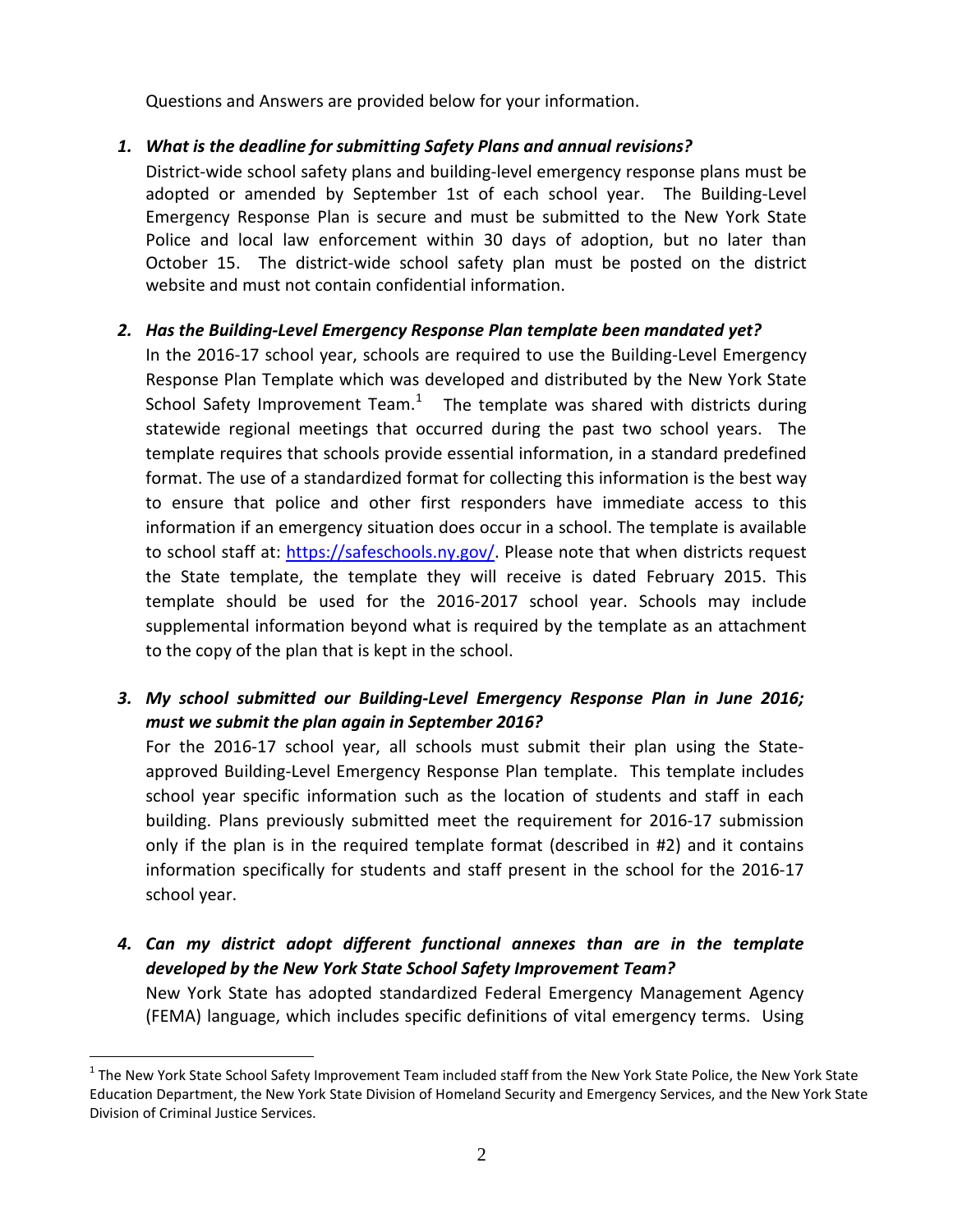the standardized terms and definitions for Shelter-In-Place, Hold-In-Place, Evacuate, Lock-Out, and Lock-Down will improve and streamline how emergencies are communicated to staff, students, and parents so they can react appropriately, and in a timely fashion. The terminology used in the Building-Level Emergency Response Plan Template must be used by all schools in the 2016-17 school year. The Building-Level Emergency Response Plan Template is available at [https://safeschools.ny.gov/.](https://safeschools.ny.gov/)

# *5. How do I submit my school Building-Level Emergency Response Plan to the State Police and to Local Police?*

NYSED is getting ready to launch a new application that allows schools to use the State Education Department Business Portal to electronically submit Building-Level Emergency Response Plans to the New York State Police. We expect the new automated system to be ready later this year. Once the automated system for collecting Building-Level Emergency Response Plans from schools is fully operational, it will allow the New York State Police to distribute the plans to troopers and other law enforcement in a consistent and comprehensive manner statewide. When the new, automated system is available, we encourage schools to use this new system for the 2016-17 school year. However, all districts will be required to use the new, automated system to submit their plans for the 2017-18 school year. Until the new automated system is operational, schools must continue to submit the Building-Level Emergency Response Plans via <https://safeschools.ny.gov/> and share their Building-Level Emergency Response Plans with local law enforcement in the 2016-17 school year.

# *6. Is it a new requirement that my school must submit a copy of our school Building-Level Emergency Response Plan to the New York State Police? Do I need to submit my Plan to BOCES?*

Education Law §2801-a continues to require districts to share a copy of the Building-Level Emergency Response Plan with local law enforcement and the New York State Police, a requirement that has been in the statute since 2000. There is nothing in statute or regulation requiring a school to submit their emergency response plan to BOCES.

*7. Where do I send my District-Wide School Safety Plan?*

Education Law §2801-a and Commissioner's regulation §155.17 require each district to file a copy of its District-Wide School Safety plan with the Commissioner. To comply with this requirement, each district must post their District-Wide School Safety Plan on the district website. Districts will be required to submit the web address/URL of the District-Wide School Safety Plan as part of the Basic Educational Data System (BEDS) collection beginning in October 2016.

#### *8. Is the requirement now that in lieu of 12 fire drills, we have 12 overall drills (4 lock down, and 8 evacuation)? Does this mean that the fire alarm does not need pulled 8 times?*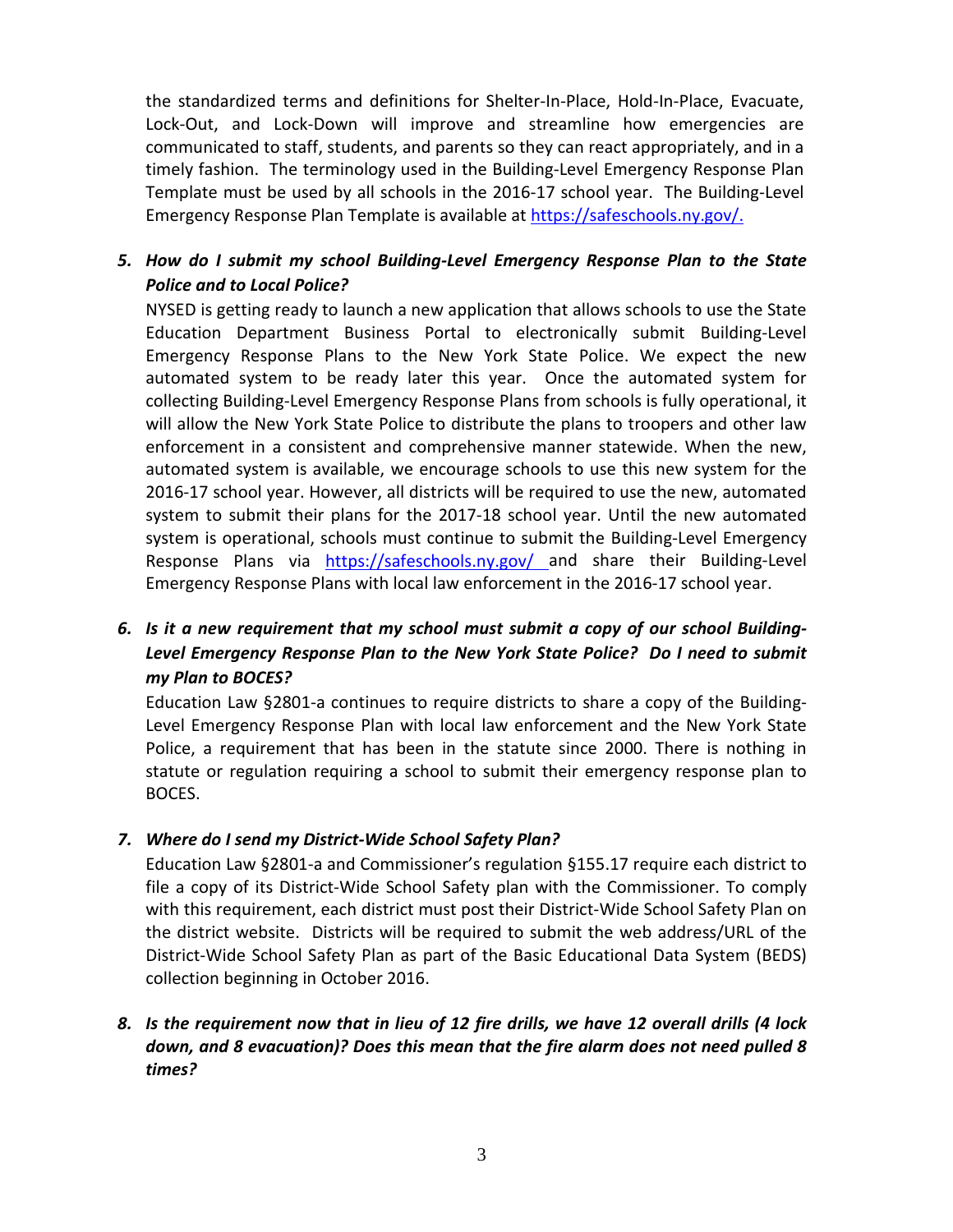To comply with Education law §807, each school must conduct 4 lock-down and 8 evacuation drills (1[2](#page-3-0) drills total) each year.<sup>2</sup> While not required by this statute, it is also recommended that schools review lock-out and shelter-in place procedures.

Annual drills should include practice and use of the alert and warning procedures, including fire alarms when appropriate, as well as communication systems and protocols, staff responsibilities, early dismissal, evacuation and sheltering procedures and other procedures appropriate to the type of drill being performed.

*9. What amendments took place July 1, 2016? What action will the Board of Regents take in September 2016? Will these changes be in effect 2016-17 or 2017-18?*

The Board of Regents approved emergency changes to Commissioner's regulation §155.17 in June 2016 to conform to the legislative changes to Education Law §§2801-a and 807, which became effective on July 1, 2016 and are in effect for the 2016-17 school year. It is anticipated that the Board of Regents will adopt these changes permanently at the September 2016 meeting. You can find more information about the legislative changes at: [http://www.regents.nysed.gov/common/regents/files/616p12a3.pdf.](http://www.regents.nysed.gov/common/regents/files/616p12a3.pdf)

# *10. How do I certify that my school district has completed the annual school safety training?*

Certification that all staff received training, the name and contact information for the District Chief Emergency Officer, and the web address/URL for the District-Wide Safety Plan will be collected as part of the Basic Educational Data System (BEDS) collection beginning in October 2016. The public school **district** BEDS collection will include the following questions:

*i. Have all district and school staff received the required annual training on the building-level emergency response plan and school safety (including violence prevention and mental health components)?*

- Yes \_\_\_\_\_\_\_\_\_\_\_  $\mathsf{No}$
- *ii. Chief Emergency Officer Contact Information:*

| Name:             |  |
|-------------------|--|
| E-Mail Address:   |  |
| Telephone Number: |  |

*\_\_\_\_\_\_\_\_\_\_\_\_\_\_\_\_\_\_\_\_\_\_\_\_\_\_\_\_\_\_\_\_\_\_\_\_\_\_\_\_\_\_\_\_\_\_\_\_\_\_\_\_\_\_*

*iii. Provide the web address (URL) of the District-Wide Safety Plan below.*

[\(http://www.p12.nysed.gov/sss/documents/NewSafetyLegis\\_FieldMemoFINAL.pdf\)](http://www.p12.nysed.gov/sss/documents/NewSafetyLegis_FieldMemoFINAL.pdf).

<span id="page-3-0"></span> $\overline{a}$  $2$  For more specific information please see the May 19 memorandum from Assistant Commissioner Renee Rider, became effective on July 1, 2016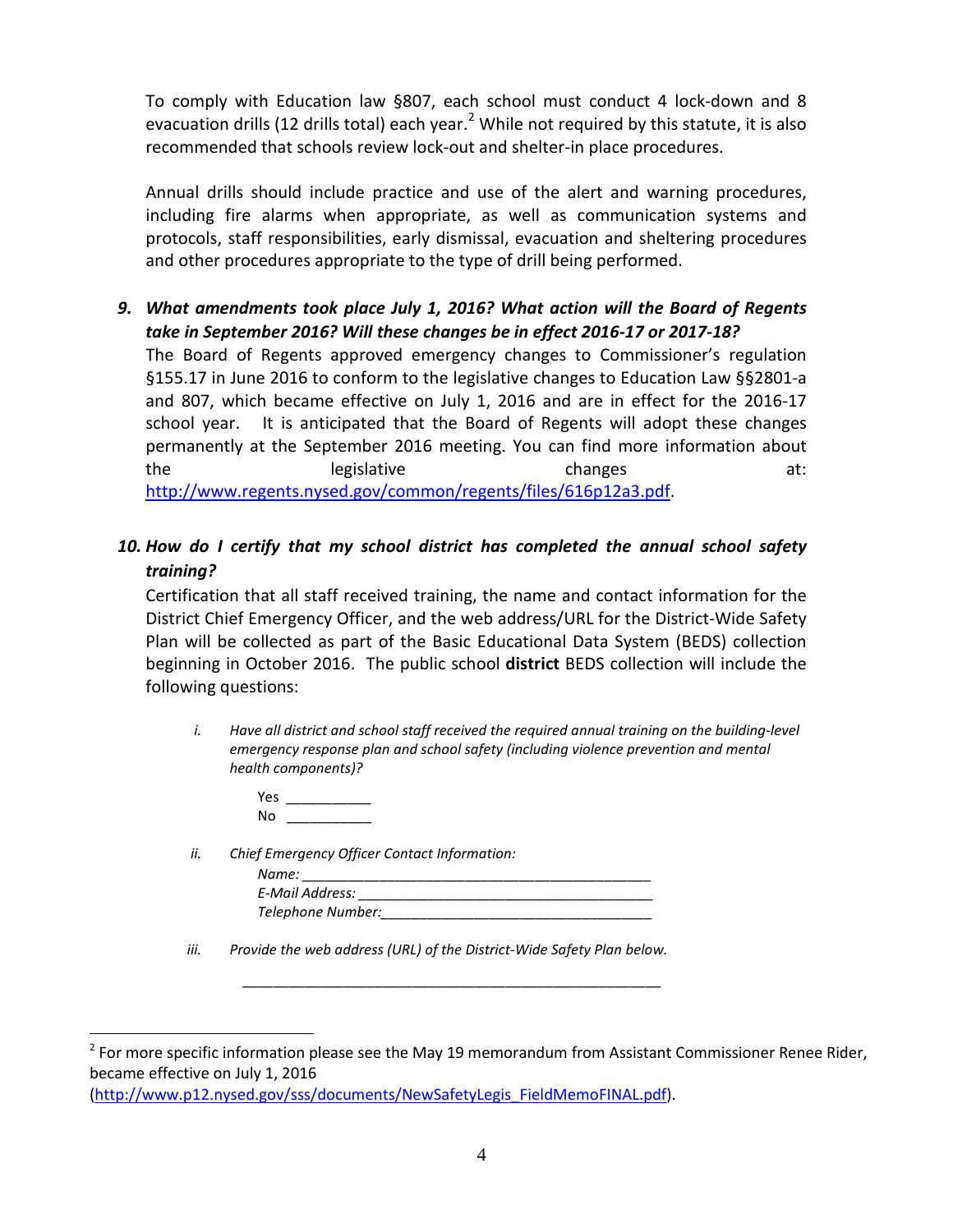#### *11. Are there resources to help develop a "suicide crisis handling" section in my plan?*

Education Law §2801-a now requires the district-wide school safety plan to include policies and procedures for responding to implied or direct threats of violence by students, teachers, other school personnel and visitors to the school, including threats by students against themselves, which includes suicide. In addition, the district-wide safety plan should include standards and procedures relating to assistance from external resources and crisis response teams in such a situation, including when they should be utilized. Additional resources are provided in our mental health resources for the educators. The educators available there: [http://www.p12.nysed.gov/sss/documents/MentalHealthResourcesforEducators.pdf.](http://www.p12.nysed.gov/sss/documents/MentalHealthResourcesforEducators.pdf)

*12. Could you clarify point #8 from the May 19, 2016 memo which indicated that, "The amendments removed the Commissioner's authority to provide a waiver from the requirements of this section for a two-year period for schools that had plans in substantial compliance prior to the effective date of this section?"*

Education Law §2801-a previously contained a provision permitting the Commissioner to waive the school safety plan requirements for schools that had a plan in place prior to the original enactment in 2000. That provision was only to be in place for two years. While the provision remained in the statute, it was no longer operational because more than two years have passed since the enactment.

*13. Is public comment required on the summary of the Building-Level Emergency Response Plans whenever a change is made requiring approval by our board of education? Does this also mean that there is no longer a requirement to have a public hearing on the plan prior to board approval?*

The amendments to the statute clarified who may have access to a Building-Level Emergency Response Plan, and explicitly provide that Building-Level Emergency Response Plans are confidential and should only be shared with members of the Building-Level Emergency Response Planning Team, authorized Department or school staff, and law enforcement. As a result, school districts are no longer required to provide a summary of the Building-Level Emergency Response Plan to the public.

*14. Is a board of education required to formally approve the building level emergency response plans? There is some confusion in the field relating to the provisions in the statutory language and implementing regulations which require that a board of education adopt the about Building-Level Emergency Response Plan while at the same time maintaining its confidentiality.* 

Education Law 2801-a(1) specifically requires that a board of education adopt a district-wide school safety and a building level emergency response plan. Education Law 2801-a(3) requires all building level emergency response plans to be kept confidential and not disclosed except to authorized individuals. In addition, Education Law 2801-a(7) requires the building level emergency response plans to be kept confidential and shall not be subject to disclosure under Article 6 of the Public Officers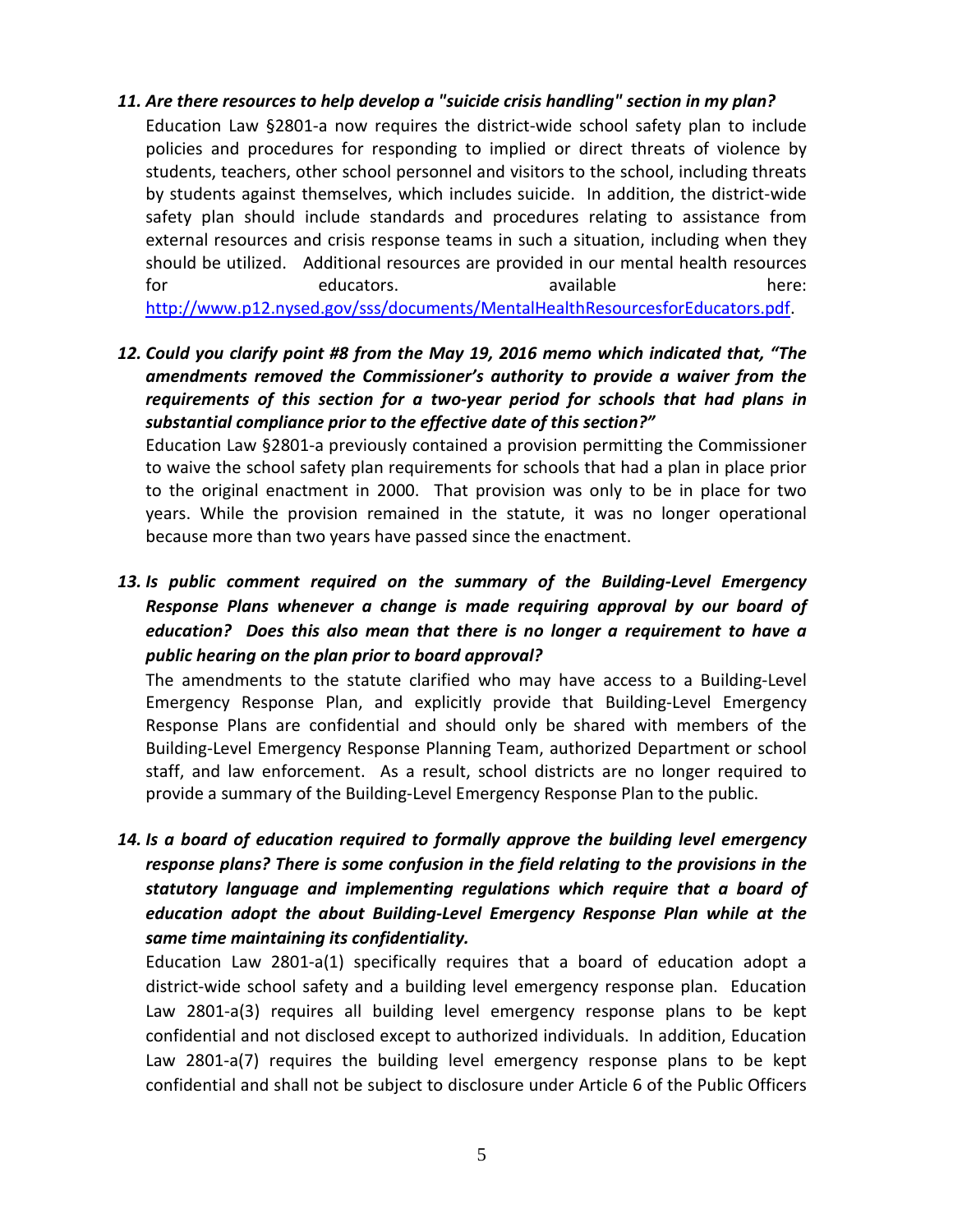Law or any other provision of law. The proposed amendment implements these statutory requirements and therefore no revisions are needed.

Districts should consult with their local attorneys as to how to comply with the new law and regulations. However, please note that Public Officers Law, Article 7, Section 105(a) (Open Meetings Law) provides that matters which will imperil the public safety if disclosed are allowed to be approved through Executive Session. Given that revealing the contents of building level safety plans could imperil the safety of staff and students, a board of education may be able to approve these plans in Executive Session in order to maintain their confidentiality and meet the requirements of the new law.

# *15. Is "Chief Emergency Officer" in addition to a District Safety Officer and must the School Board appoint that person?*

The Chief Emergency Officer, now required by Education Law §2801-a, is defined by both the statute and the implementing regulation, §155.17(a) as either the superintendent or the superintendent's designee. Furthermore, pursuant to the Education Law §2801-a, and the implementing regulations, the appointment of the Chief Emergency Officer is a required component of the District-Wide School Safety Plan. As such, it is a local decision whether this role will be filled by the superintendent or his/her designee. Likewise, it is a local decision whether to delegate the responsibility to an existing staff person or to add an additional staff position to meet the requirement.

Additionally, pursuant to Education Law §2801-a the board of education is responsible for ensuring the elements of District-Wide School Safety Plan and Building-Level Emergency Response Plans are implemented, which now includes the designation of a Chief Emergency Officer. Education Law §2801-a and the implementing regulations, require the Chief Emergency Officer to coordinate appropriate safety, security, and emergency training for district and school staff, annually update all Building-Level Emergency Response Plans, assist with decisions related to security related technology and development of policies for the use of such technology, and to ensure that required evacuation and lock-down drills are conducted in accordance with the requirements of Education Law §807.

#### *16. Will the Department make available training materials regarding the required annual School Violence Prevention and Mental Health training?*

A list of the required components of school violence prevention training is available on our website at:

[http://www.p12.nysed.gov/sss/documents/SVPIRequiredComponents.pdf.](http://www.p12.nysed.gov/sss/documents/SVPIRequiredComponents.pdf)

Additional resources are provided in our mental health guidance for educators available here:

[http://www.p12.nysed.gov/sss/documents/MentalHealthResourcesforEducators.pdf.](http://www.p12.nysed.gov/sss/documents/MentalHealthResourcesforEducators.pdf)